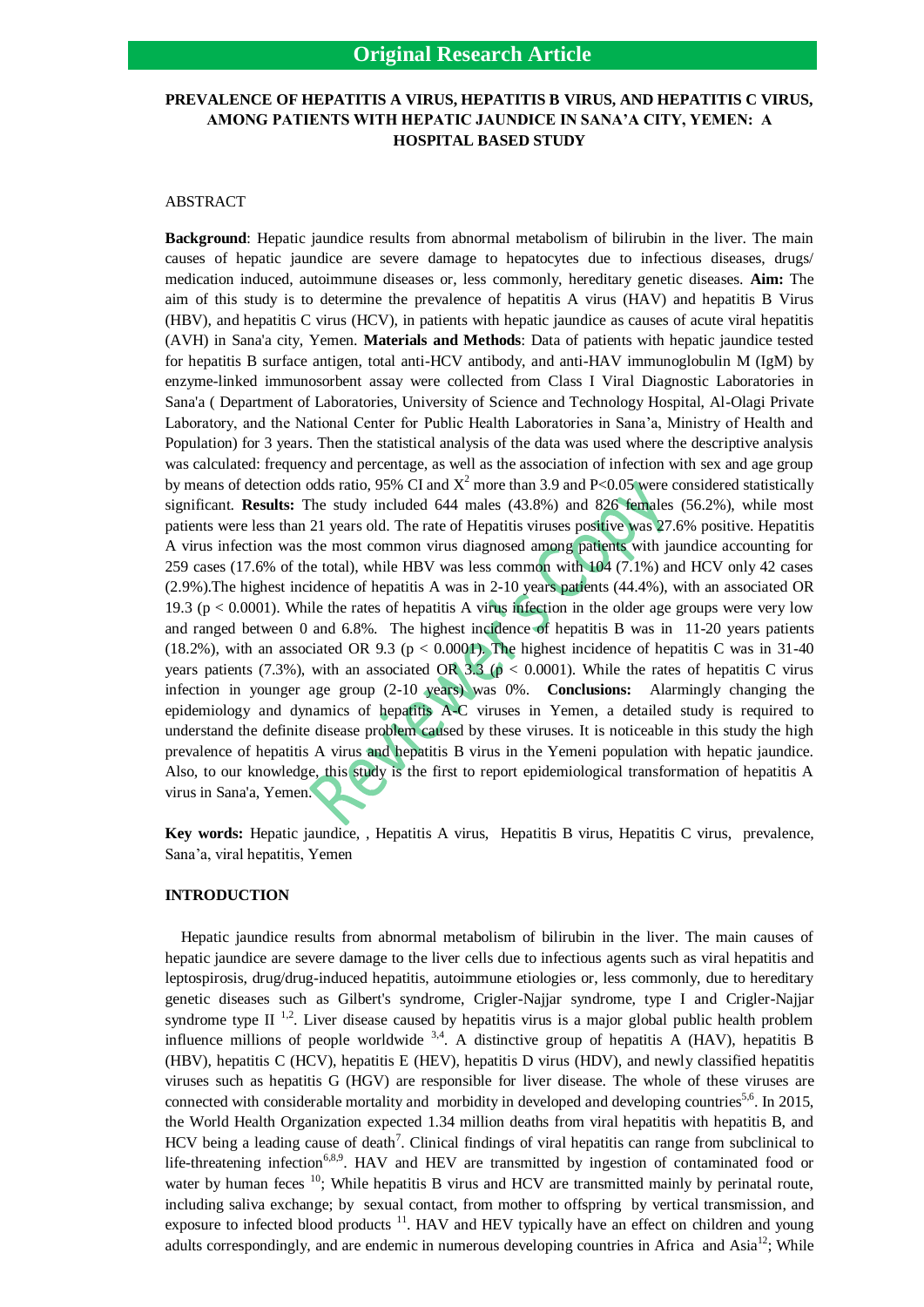HBV and HCV are mostly reported from adults and are found intermittently in North America, Western Europe, and other developed countries <sup>13</sup> HAV and HEV most cases are undetectable clinically or selfhealing; while 70-80% of acutely infected with hepatitis B and HCV develop chronic hepatitis <sup>14, 15</sup>. Only recently, there were few reliable commercial assays (sensitive and specific) for the detection of hepatitis viruses (HAV, HEV, HCV, and HBV) antigens and antibodies that could be used for routine diagnosis. Even though newly new assays have been developed that demonstrate high sensitivity and specificity, make available for more perfect detection/diagnosis of hospital cases. On the other hand, the high cost of these assays has limited evaluation in developing countries such as Yemen.

 The prevalence of hepatitis viruses in Yemen has been estimated to be high, but detailed information regarding the current status of infection due to hepatitis viruses in Yemen is still insufficient to understand the burden of hepatitis disease due to the limitation of these studies in which only HBV, HCV and HGV were studies while there are no studies discusses the endemicity of HAV and HEV in Yemen<sup>16-26</sup>. The aim of this study is to determine the prevalence of hepatitis A virus (HAV) and hepatitis B Virus (HBV), and hepatitis C virus (HCV), in patients with hepatic jaundice as causes of acute viral hepatitis (AVH) in Sana'a city, Yemen.

# **MATERIALS AND METHODS**

#### **Data collection:**

Data of patients with hepatic jaundice tested for hepatitis B surface antigen, total anti-HCV antibody, and anti-HAV immunoglobulin M (IgM) by enzyme-linked immunosorbent assay were collected from Class I Viral Diagnostic Laboratories in Sana'a ( Department of Laboratories, University of Science and Technology Hospital, Al-Olagi Private Laboratory, and the viral department in the National Center for Public Health Laboratories in Sana'a, Ministry of Health and Population) for 3 years. Then the statistical analysis of the data was used where the descriptive analysis was calculated: frequency and percentage, as well as the association of infection with sex and age group by means of detection odds ratio, 95% CI and  $X^2$  more than 3.9 and P<0.05 were considered statistically significant.

#### **Ethical approval**

Approval was obtained from the participants prior to including in the study. Ethical approval was obtained from the Medical Research and Ethics Committee of the Faculty of Medicine and Health Sciences, Sana'a University with reference number (223) on 10/01/2021. **RESULTS**

Table 1 presents the demographic data of jaundice patients screened for hepatitis A, B and C viruses in the main laboratories in Sana'a city for a period of 3 years. It included 644 males (43.8%) and 826 females (56.2%), while most patients were less than 21 years old (2-10 years old 33.7% and 11-20 years old 29.9%), while patients over 40 years old only 5.4% of total patients. Hepatitis viruses (HAV + HBV + HCV) were 405 (27.6%) positive, while 1065 (72.4%) patients with jaundice were negative for HAV, HBV and HCV. When considering sex, the positive rates of the three viruses were approximately equal in males (27.8%) and females (27.4%). Table 2 shows the distribution of different hepatitis viruses among male and female jaundice patients. Hepatitis A virus infection was the most common virus diagnosed among patients with jaundice accounting for 259 cases (17.6% of the total), while HBV was less common with 104 (7.1%) and HCV only 42 cases (2.9%). Table 3 shows the distribution of the age groups of patients infected with hepatitis A virus. The highest incidence of hepatitis A at 2-10 years jaundice patients was 220 cases (44.4%), with an associated OR 19.3, with a 95% CI equal to 13.3-77.6 and this correlation was highly significant with  $X^2$  being 364, p < 0.0001. While the rates of hepatitis A virus infection in the older age groups were very low and ranged between 0 and 6.8%. Table 4 shows the distribution of the age groups of patients infected with hepatitis B virus. The highest incidence of hepatitis B at 11-20 years jaundice patients was 89 cases (18.2%), with an associated OR 9.3, with a 95% CI equal to 5.8-14.9 and this correlation was highly significant with  $X^2$  being 118, p < 0.0001. While the rates of hepatitis B virus infection in younger age group (2-10 years) was 0.2%, and in other older age groups were ranged from 2.5% to 6.7%. Table 5 shows the distribution of the age groups of patients infected with hepatitis C virus. The highest incidence of hepatitis C at 31-40 years jaundice patients was 7.3%, with an associated OR 3.3, with a 95% CI equal to 1.6- 6.6 and this correlation was highly significant with  $X^2$  being 13, p < 0.0001. While the rates of hepatitis c virus infection in younger age group (2-10 years) was 0%, and in other age groups were ranged from 3.8% to 6.3%.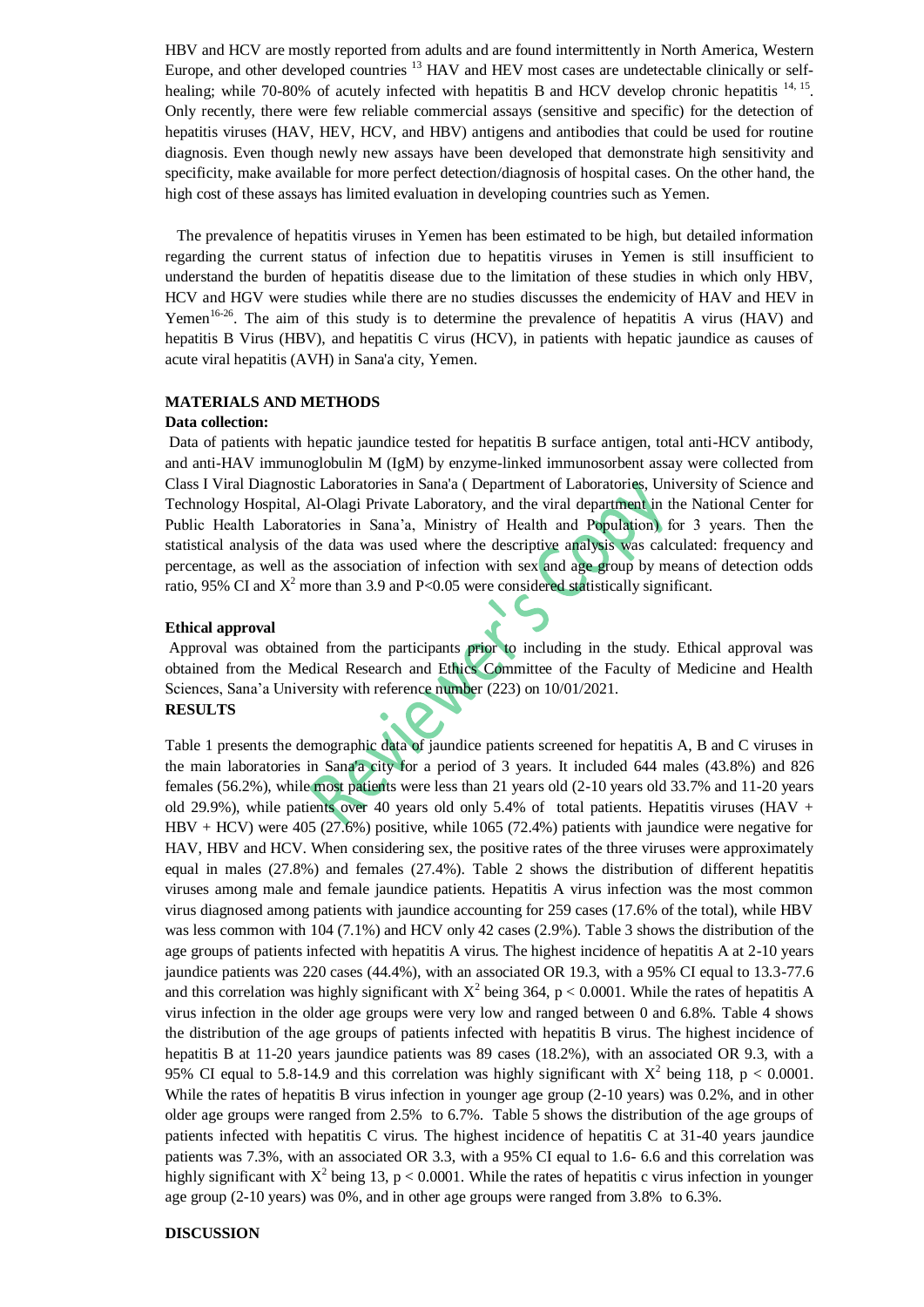The causes of hepatitis can be divided into the following main categories: metabolic, ischemic, infectious, genetic, autoimmune, and others more. Metabolic causes include prescription drugs, toxins (especially alcohol), and nonalcoholic fatty liver disease. Autoimmune and genetic causes of hepatitis include a genetic predisposition and tend to affect distinct populations. In the current study, hepatitis viruses ( $HAV + HBV + HCV$ ) were positive in 405 (27.6%) patients with hepatitis (hepatic jaundice) while the remaining 1065 (72.4%) jaundiced patients were negative for HAV and HBV and HCV (Table 1). This result indicated that the majority of cases in the current study may be infected with other infectious agents including viruses, bacteria, and parasites or suffer from other previously mentioned causes of hepatitis<sup>27, 28</sup>. Viral hepatitis is the most common type of hepatitis worldwide<sup>29</sup>, and this fact differs from the current study in that 72.4% of patients with hepatitis may have other causes. These results can be explained by the fact that other viral hepatitis was not investigated in the current study and only 3 viruses were examined. Viral hepatitis is caused by five different viruses (hepatitis A, B, C, D, and  $E^{30}$ .

 Hepatitis A virus infection was the most common virus diagnosed among patients with jaundice accounting for 259 cases (17.6% of the total) (Table 2). Therefore, hepatitis A, which is transmitted through fecal-oral, is more common in developing countries, and with its high prevalence, it is a selflimiting disease that does not lead to chronic hepatitis and its complications as liver cancer<sup>30</sup>. There are a number of hospital-based reports, sporadic cases and outbreaks of HAV in Yemen; but limited scholarly publication is available on the Internet<sup>31</sup>. Only one published report detected hepatitis A virus antibodies indicating that 86% of the tested population had total IgG antibodies indicating previous exposure and immunity<sup>31</sup>. While the results of the current study showed 17.6% of the tested patients had active infection (IgM positive) among children and adults. In the current study the highest incidence of hepatitis A was in children (2-10 years) (44.4%), with an associated OR 19.3, with a 95% CI equal to 13.3-77.6 ( $p < 0.0001$ ) (Table 3). The current finding is similar to that in developing countries where they have higher circulating levels of HAV and most cases are reported in children while most adolescents and adults in developing countries have already contracted the disease and are thus immune<sup>32</sup>. On the other hand, we found that active infection with hepatitis A virus is present in adults in the current study, therefore, it is necessary to examine the immune status of adults and children in Yemen and to vaccinate non-immune children and people at risk of infection with the virus, as well as people suffering from other liver diseases in which active Hepatitis A infection might lead to liver failure<sup>33,34</sup>. Hepatitis A virus (HAV) infection is mostly associated with poor hygiene and spreads through the oral and fecal route. Although the HAV vaccine is available in the immunization programs of many countries of the world; However, this vaccine is not available at all in Yemen.

 In the current study, the rate of HBV among patients with hepatic jaundice was 7.1%, and the highest rate was in 11-20 years of patients (18.2%). The prevalence of hepatitis B virus in previous studies in Yemen ranged from 1% among the general population to 20% among high-risk groups such as health care workers, dialysis patients etc<sup>16-23</sup>. Hepatitis B cases are still reported from different hospitals in Yemen, although the hepatitis B vaccine has been available for about 22 years in the country, there are still many people in Yemen who do not benefit from the protection available for this successful vaccine. This is due to its high cost and its low priority for the decision-maker at the governmental level, in addition to the ongoing war in Yemen over the past seven years.

 In the current study, the rate of HCV among patients with hepatic jaundice was 2.9%, and the highest incidence of hepatitis C was in the 31-40 year old patients with jaundice (7.3%), with an associated odds ratio of 3.3 ( $p < 0.0001$ ). While the infection rates of hepatitis C virus in the younger age group (2-10 years) were 0% (Table 5). The prevalence of hepatitis C virus in previous studies in Yemen ranged from 0.1% among the general population and blood donors to 19% among high-risk groups such as public health center cleaners, health care workers and dialysis patients<sup>16,17,23, 24</sup>. Although the exact reasons for the spread of HCV in this population remain unclear; Blood transfusion without proper screening, and the use of non-sterile syringes may be one of the factors for the spread of hepatitis C virus in Yemen. A detailed study should be done in the future because hepatitis C is one of the main causes of cirrhosis and hepatocellular carcinoma in chronic patients $16, 17$ .

 Even though the hospital-based data obtainable in this study will not characterize the entire country, the burden of disease from this viral infection appears to be alarming these days and relevant authorities should prioritize overcoming viral hepatitis in the country.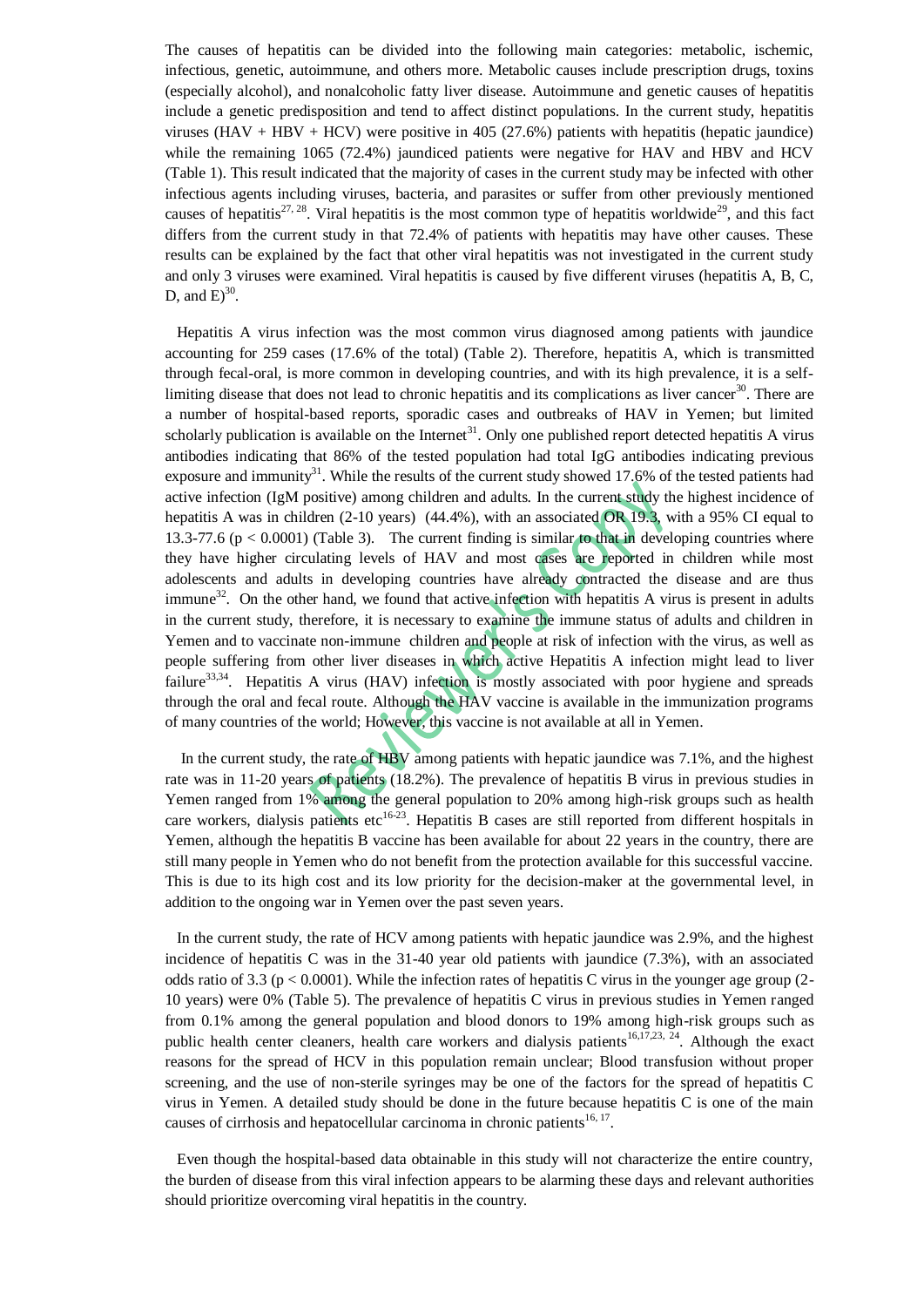#### **CONCLUSION AND RECOMMENDATION**

 Changing epidemiology and dynamics of hepatitis A-C viruses in Yemen is alarming and detailed study must be conducted to understand the actual disease burden caused by these viruses. This study, which was conducted on hospitals, noted the high prevalence of hepatitis A virus and hepatitis B virus in the Yemeni population with hepatic jaundice and elevated liver enzymes. The study found HAV is a major causative agent for hepatic Jaundice followed by HBV and HCV, indicating that group of hepatitis virus to cause a serious health problem in Yemen with a large population (about 30 millions). More accurate information on the overall prevalence of these viral infections may done by detailed studies, including well-designed systematic surveillance with random selection of people. We believe that an urgent standard public health approach should be followed in implementation such as provision of clean water, appropriate disposal of wastewater and improved hygiene of persons through health education and application of the HAV vaccine that may help control HAV infection in the future. Also, mass vaccination of hepatitis B virus should be started which should reach all rural and urban areas in Yemen to prevent future infection with hepatitis B virus because vaccination against hepatitis B virus has not been achieved by the Yemeni government as expected. This may be unaware of this vaccine or the financial district due to the high cost of the vaccine. In addition, regular quality control of the kit used in the blood bank will help prevent transfusion of hepatitis B and HCV-infected blood to the recipient. Since the hepatitis C vaccine is not available, raising awareness of the handling of blood and its derivatives may help reduce the spread of hepatitis C infection in Yemen

## **ACKNOWLEDGMENTS**

The authors extend their thanks and appreciation to the Laboratory Department of the University of Science and Technology Hospital, the Al-Olagi Private Laboratory, the National Center for Public Health Laboratories in Sana'a, and the Ministry of Health and Population who provided us with the data for the study.

## **CONFLICT OF INTEREST**

No conflict of interest associated with this work. **AUTHOR'S CONTRIBUTIONS**

All authors co-wrote the articles and reviewed the results.

#### **REFERENCES**

1-Torre DM, Lamb GC, Ruiswyk JV, Schapira RM. [Kochar's Clinical Medicine for Students.](https://books.google.com/books?id=S0Jz_3WEPYMC&pg=PA101) Lippincott Williams & Wilkins 2009; p. 101. [ISBN](https://en.wikipedia.org/wiki/ISBN_(identifier)) [9780781766999.](https://en.wikipedia.org/wiki/Special:BookSources/9780781766999)

2-Alastot, E., and H. Al-Shamahy. "Prevalence of leptospirosis amongst slaughterhouse workers and butchers in Sana'a city-Yemen". Universal Journal of Pharmaceutical Research 2018; 3(2):17-20. doi:https://doi.org/10.22270/ujpr.v3i2.133.

3- Gupta BP, Adhikari A, Chaudhary S. Hepatitis viruses in Kathmandu, Nepal: hospital-based study. BMC Res Notes. 2018;11(1):627. Published 2018 Aug 30. doi:10.1186/s13104-018-3739-1

4- Popping S, El-Sayed M, Feld J, Hatzakis A, Hellard M, Lesi O, Ninburg M, Ward J, Boucher C. Report from the international viral hepatitis elimination meeting (IVHEM), 17–18 November 2017, Amsterdam, the Netherlands: gaps and challenges in the WHO 2030 hepatitis C elimination framework. 2018.

5-Saad Al-Dabis, E. M., H. A. Al-Shamahy, M. M. S. Al-Hadad, and E. H. Al-Shamahi. "Prevalence of hepatitis G virus among patients with chronic liver disease and healthy individuals, Sana'a city-Yemen". Universal Journal of Pharmaceutical Research 2019; 3 (6):1-6. doi:https://doi.org/10.22270/ujpr.v3i6.216.

6-Lemon SM, Walker CM. Hepatitis A virus and hepatitis E virus: emerging and re-emerging enterically transmitted hepatitis viruses. Cold Spring Harb Perspect Med. 2018. https ://doi.org/10.1101/cshpe rspec t.a0318 23.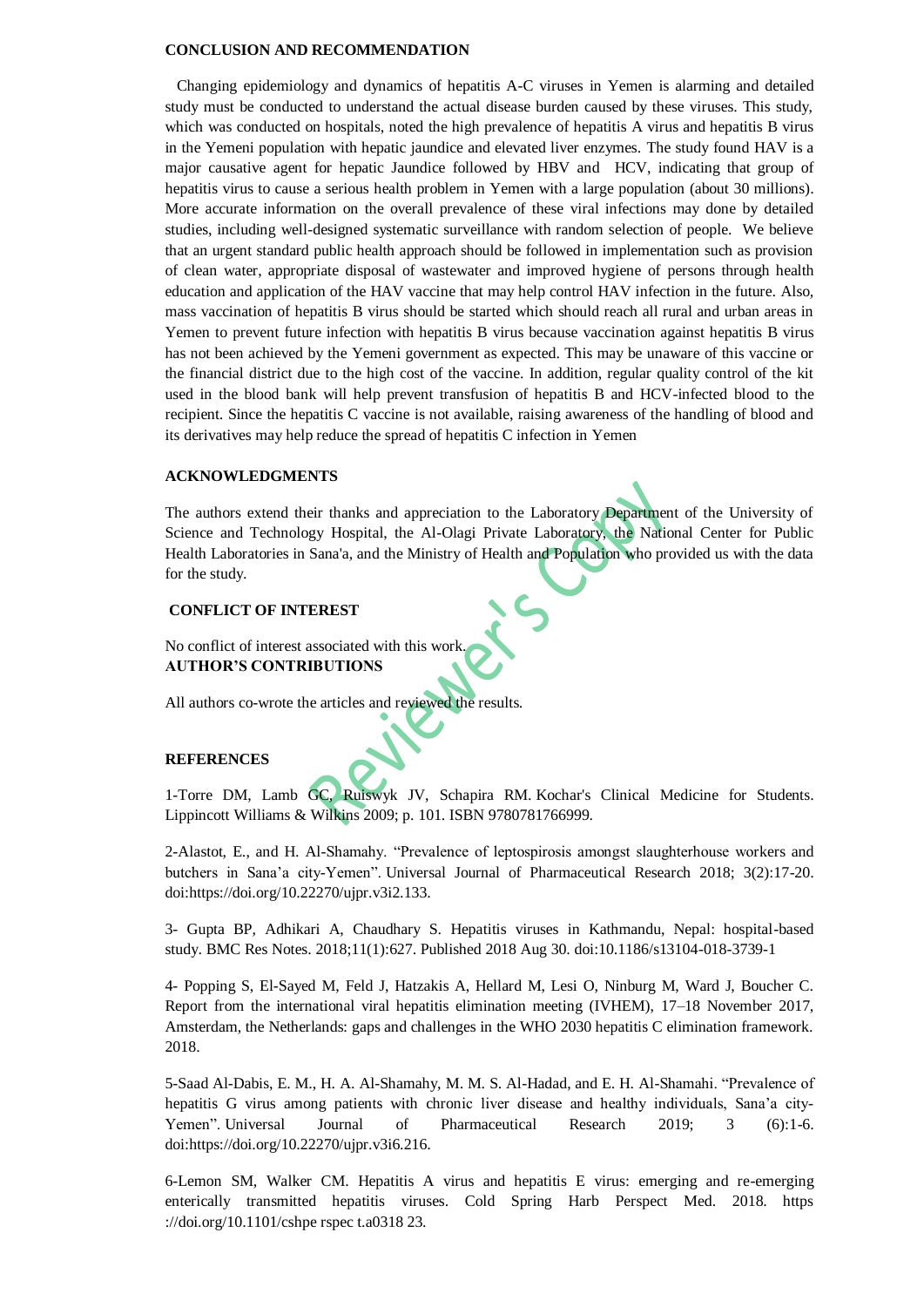7-World Health Organization. Global hepatitis report 2017. Geneva: World Health Organization; 2017.

8-Wu VCC, Chen TH, Wu M, *et al*. Comparison of cardiovascular outcomes and all-cause mortality in patients with chronic hepatitis B and C: a 13-year nationwide population-based study in Asia. Atherosclerosis 2018;269:178–84.

9- Obiri-Yeboah D, Awuku YA, Adu J, Pappoe F, *et al.* Sero-prevalence and risk factors for hepatitis E virus infection among pregnant women in the Cape Coast Metropolis, Ghana. PLoS ONE. 2018; 13(1):e0191685.

10- Hofmeister MG, Foster MA, Teshale EH. Epidemiology and transmission of hepatitis A virus and hepatitis E virus infections in the United States. Cold Spring Harb Perspect Med. 2018. https ://doi.org/10.1101/cshpe rspec t.a0334 31.

11- Demsiss W, Seid A, Fiseha T. Hepatitis B and C: seroprevalence, knowledge, practice and associated factors among medicine and health science students in Northeast Ethiopia. PLoS ONE. 2018;13(5):e0196539.

12- Gupta BP, Lama TK, Adhikari A, Shrestha A, Rauniyar R, Sapkota B, Thapa S, Shrestha S, Gupta PP, Manandhar KD. First report of hepatitis E virus viremia in healthy blood donors from Nepal. VirusDisease. 2016;27(3):324–6.

13- Maucort-Boulch D, de Martel C, Franceschi S, Plummer M. Fraction and incidence of liver cancer attributable to hepatitis B and C viruses worldwide. Int J Cancer. 2018;142(12):2471–7.

14- Jung G, Olivas P, Díaz A, Lens S. Hepatitis E-induced acute-on-chronic liver failure and VI nerve paralysis. Liver Int. 2018. https ://doi.org/10.1111/ liv.13897 .

15-Moore MS, Bocour A, Tran OC, *et al.* Effect of hepatocellular carcinoma on mortality among individuals with hepatitis B or hepatitis C infection in New York City, 2001–2012. Open Forum Infect Dis. 2018. https ://doi.org/10.1093/ofid/ofy14 4.

16-Al-kadassy, A. M., A. F. S. Al-Ashiry, and H. A. Al-Shamahy. "Sero-epidemiological study of hepatitis b, c, hiv and treponema pallidum among blood donors in Hodeida city- Yemen". Universal Journal of Pharmaceutical Research 2019; 4(2): 1-8. doi:https://doi.org/10.22270/ujpr.v4i2.256.

17-AL-Marrani, W. H. M., and H. A. Al-Shamahy. "Prevalence of hbv and hcv; and their associated risk factors among public health center cleaners at selected public health centers in Sana'a city-Yemen". Universal Journal of Pharmaceutical Research 2018:3 (5):1-8. doi:https://doi.org/10.22270/ujpr.v3i5.204.

18-AL-Shamahy H. Prevalence of Hepatitis B surface antigen and Risk factors of HBV infection in a sample of healthy mothers and their infants in Sana'a, Yemen. Ann Saudi Medicine 2000; 20: 464-467. https://doi.org/10.5144/0256-4947.2000.464

19-Al-Shamahy HA, IA Rabbad, Al-Hababy A. Hepatitis B virus serum markers among pregnant women in Sana'a, Yemen. - Ann Saudi Med 2003; 23:87-89.<https://doi.org/10.5144/0256-4947.2003.87> 20-Al-Shamahy HA, Samira H Hanash, Iqbal A Rabbad, Nameem M Al-Madhaji, Hepatitis B Vaccine Coverage and the Immune Response in children under 10 years old in Sana'a Yemen. SQU Med J 2011; 11(1): 77-82.

21-Al-Shamahy, H. A., M. A. Ajrah, A. G. Al-Madhaji, B. B. M. Al-Fraji, M. A. A. Ajrah, M. M. A. Al- Hajj, and A. M. Al-Hadad. "Prevalence and potential risk factors of hepatitis b virus in a sample of children in two selected areas in Yemen". Universal Journal of Pharmaceutical Research 2019; 4(3):1-6. doi:https://doi.org/10.22270/ujpr.v4i3.269.

22-Al-Shawkany, E. M., A.-A.-R. M. AlShawkany, S. S. Bahaj, A. M. Othman, H. A. Al-Shamahy, and A. A. M. Al-Ankoshy. "Prevalence of different hepatitis b virus genotypes and risk factors associated among selected Yemeni patients with chronic hepatitis B infection". Universal Journal of Pharmaceutical Research 2021; 6 (3):1-8. doi:https://doi.org/10.22270/ujpr.v6i3.603.

23-Amran, O. A. A., H. A. Al-Shamahy, A. M. Al Hadad, and B. M. Jaadan. "Explosion of hepatitis B and C viruses among hemodialysis patients as a result of hemodialysis crisis in Yemen". Universal Journal of Pharmaceutical Research 2019; 4(5):1-8. doi:https://doi.org/10.22270/ujpr.v4i5.311.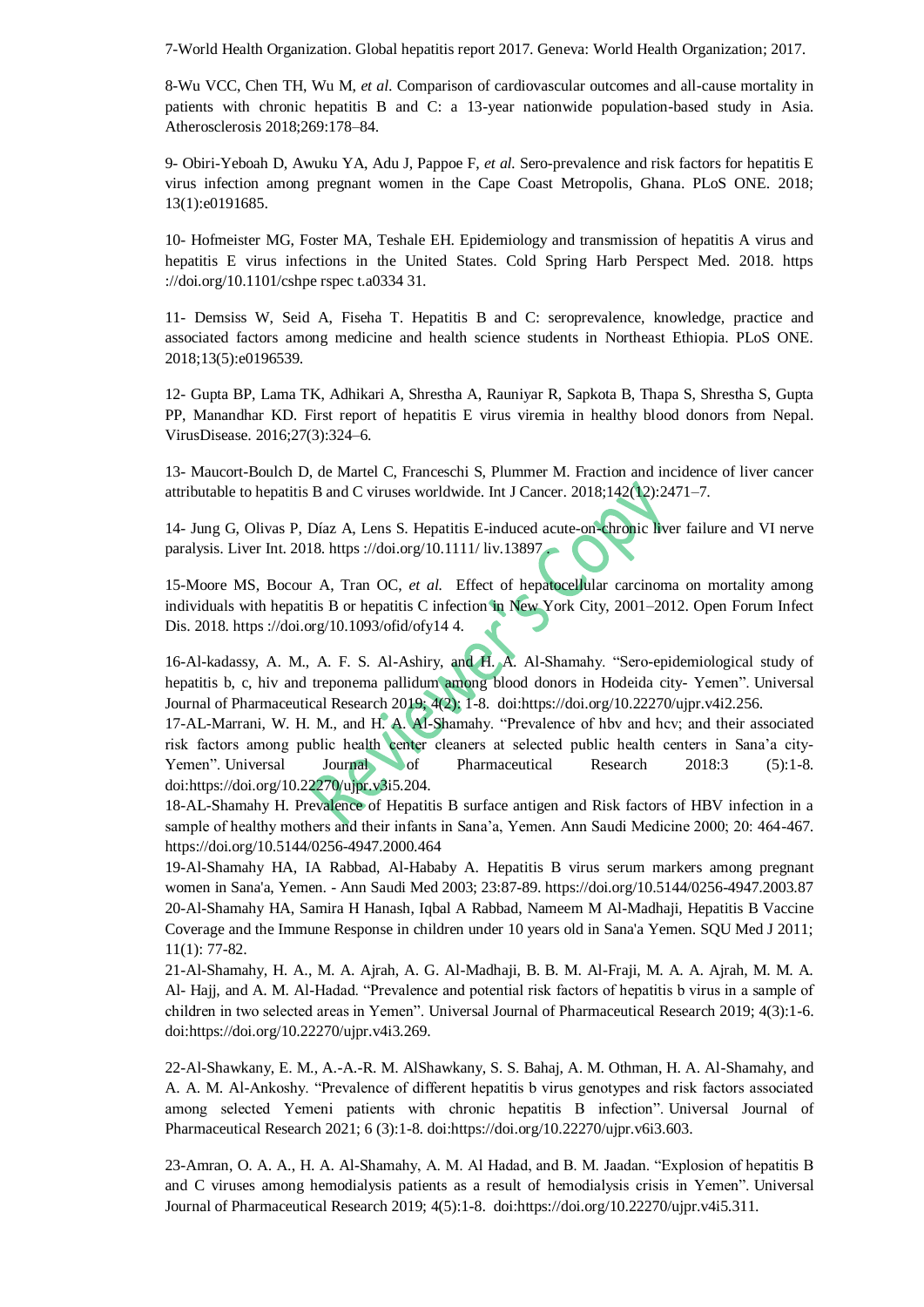24-Hanash SH, Al-Shamahy HA, Bamshmous MHS. Prevalence and genotyping of hepatitis C virus in hemodialysis patients and evaluation of HCV-core antigen test in screening patients for dialysis in Sana'a city, Yemen. Universal J Pharm Res 2019; 4(2): 14-18.<https://doi.org/10.22270/ujpr.v4i2.251> 25-Al-Shamahy HA, Abdu SSA. [Genotyping of Hepatitis C Virus \(HCV\) in infected patients from](https://scholar.google.com/citations?view_op=view_citation&hl=ar&user=gmHYdbkAAAAJ&cstart=20&pagesize=80&citation_for_view=gmHYdbkAAAAJ:hqOjcs7Dif8C)  [Yemen.](https://scholar.google.com/citations?view_op=view_citation&hl=ar&user=gmHYdbkAAAAJ&cstart=20&pagesize=80&citation_for_view=gmHYdbkAAAAJ:hqOjcs7Dif8C) Eur J Basic Med Sci 2014; 3 (4):78-82.

26-Rabbad IA, Al-Somainy AAM, Al-Shamahy HA, Nasser SM. [Prevalence of hepatitis G virus](https://scholar.google.com/citations?view_op=view_citation&hl=ar&user=gmHYdbkAAAAJ&cstart=20&pagesize=80&citation_for_view=gmHYdbkAAAAJ:WF5omc3nYNoC)  [infection among chronic hepatitis B, chronic hepatitis C and HIV patients in Sana'a, Yemen.](https://scholar.google.com/citations?view_op=view_citation&hl=ar&user=gmHYdbkAAAAJ&cstart=20&pagesize=80&citation_for_view=gmHYdbkAAAAJ:WF5omc3nYNoC) Journal of Chinese Clinical Medicine 2014; 5 (11), 654-658.

27- ["Hepatitis".](https://www.niaid.nih.gov/diseases-conditions/hepatitis) NIAID. [Archived](https://web.archive.org/web/20161104002228/https:/www.niaid.nih.gov/diseases-conditions/hepatitis) from the original on 4 November 2016. Retrieved 2 November 2016.

28- Bernal W.; Wendon J. "Acute Liver Failure". New England Journal of Medicine 2013; **369** (26): 2525–2534. [doi](https://en.wikipedia.org/wiki/Doi_(identifier))[:10.1056/nejmra1208937.](https://doi.org/10.1056%2Fnejmra1208937) [PMID](https://en.wikipedia.org/wiki/PMID_(identifier)) [24369077.](https://pubmed.ncbi.nlm.nih.gov/24369077)

29- World Health Organization. ["Hepatitis".](https://www.who.int/topics/hepatitis/en/) World Health Organization. [Archived](https://web.archive.org/web/20131202223841/http:/www.who.int/topics/hepatitis/en/) from the original on 2 December 2013. Retrieved 25 November 2013.

30-Dienstag, JL. "Chapter 360: Acute Viral Hepatitis". In Kasper, D; Fauci, A; Hauser, S; Longo, D; Jameson, J; Loscalzo, J (eds.). Harrison's Principles of Internal Medicine 2015; 19e. New York, NY: McGraw-Hill. [ISBN](https://en.wikipedia.org/wiki/ISBN_(identifier)) [978-0-07-180215-4.](https://en.wikipedia.org/wiki/Special:BookSources/978-0-07-180215-4)

31-D-Bawazir AA, Anthony Hart C, Sallam TA *et al.* Seroepidemiology of hepatitis A and hepatitis E viruses in Aden, Yemen. Transactions of the Royal Society of Tropical Medicine and Hygiene 2010; 104(12):801-5. DOI: [10.1016/j.trstmh.2010.08.007](http://dx.doi.org/10.1016/j.trstmh.2010.08.007)

32-Jacobsen, KH; Wiersma, ST. "Hepatitis A virus sero-prevalence by age and world region, 1990 and 2005". Vaccine 2010; **28** (41): 6653–7. [doi](https://en.wikipedia.org/wiki/Doi_(identifier))[:10.1016/j. vaccine. 2010.08.037.](https://doi.org/10.1016%2Fj.vaccine.2010.08.037) [PMID](https://en.wikipedia.org/wiki/PMID_(identifier)) [20723630.](https://pubmed.ncbi.nlm.nih.gov/20723630)

33[-"Guidelines For Viral Hepatitis Surveillance And Case Management".](https://www.cdc.gov/hepatitis/statistics/surveillanceguidelines.htm) www.cdc.gov. [Archived](https://web.archive.org/web/20160310094046/http:/www.cdc.gov/hepatitis/statistics/surveillanceguidelines.htm) from the original on 2016-03-10. Retrieved 2021-08-12.

34-Longo DL, Fauci AS, Kasper DL, Hauser SL, Jameson J, Loscalzo J. eds. Harrison's Manual of Medicine 2013; 18e, Chapter 164: Chronic Hepatitis. New York, NY: McGraw-Hill.

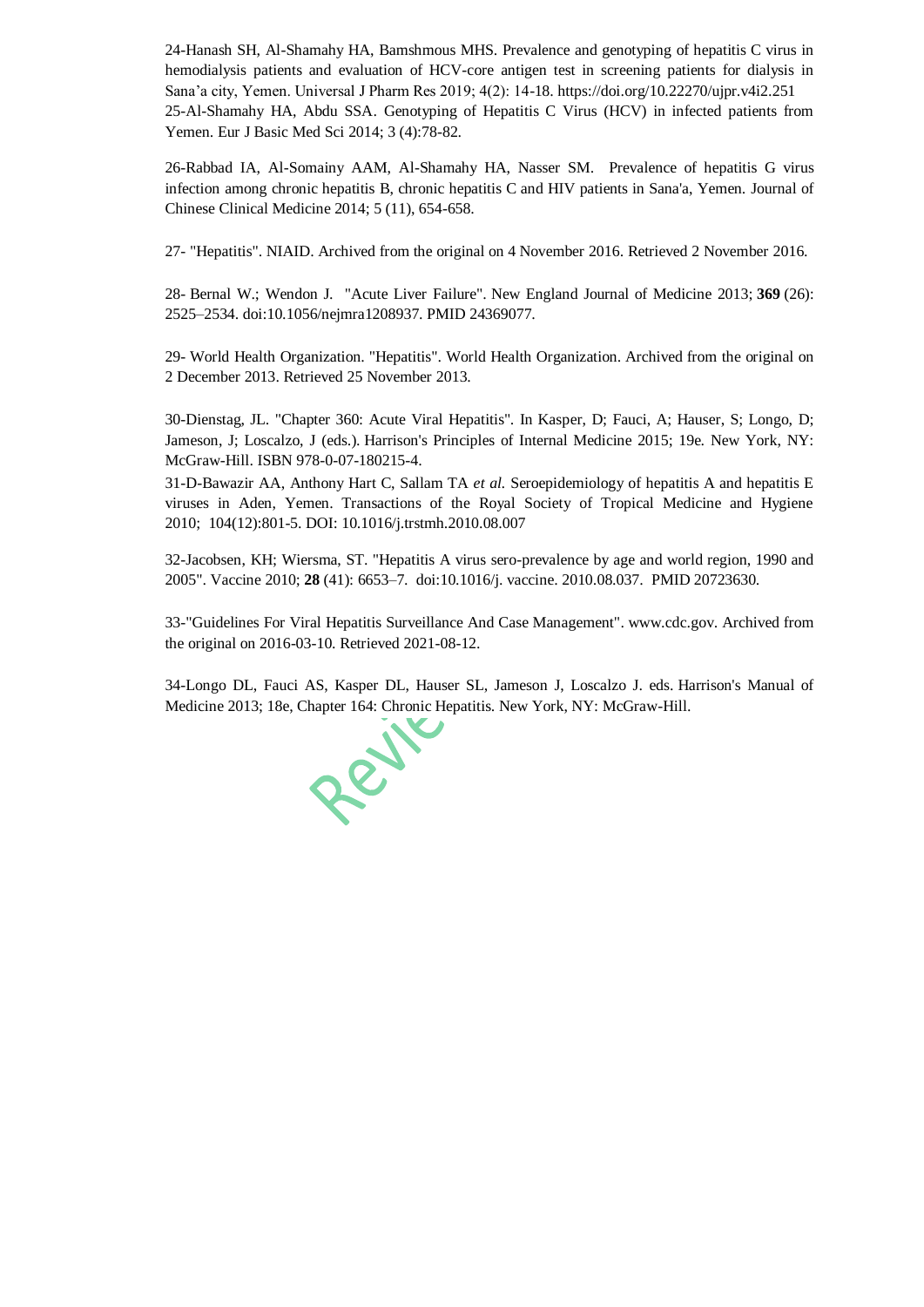Table 1: Demographic Data of Jaundice Patients Screened for Hepatitis A, B, and C Viruses in major Laboratories in Sana'a city for a Period of 3 Years

| Characteristics |                | Hepatitis viruses positive | Hepatitis viruses negative | Total tested |                |                  |  |  |  |
|-----------------|----------------|----------------------------|----------------------------|--------------|----------------|------------------|--|--|--|
|                 | HAV+HBV+HCV    |                            | HAV+HBV+HCV                |              |                |                  |  |  |  |
|                 | No             | $\%$                       | No                         | $\%$         | N <sub>o</sub> | $\%$             |  |  |  |
| Age groups      |                |                            |                            |              |                |                  |  |  |  |
| $2-10$ years    | 221            | 44.6                       | 274                        | 55.4         | 495            | 33.7             |  |  |  |
| $11-20$ years   | 124            | 28.2                       | 315                        | 71.8         | 439            | 29.9             |  |  |  |
| $21-30$ years   | 27             | 9.3                        | 264                        | 90.7         | 291            | 19.8             |  |  |  |
| 31-40 years     | 25             | 15.2                       | 140                        | 84.8         | 165            | 11.2             |  |  |  |
| >40 years       | $\overline{8}$ | 10                         | $\overline{72}$            | 90           | 80             | $\overline{5.4}$ |  |  |  |
| <b>Gender</b>   |                |                            |                            |              |                |                  |  |  |  |
| Male            | 179            | 27.8                       | 465                        | 72.2         | 644            | 43.8             |  |  |  |
| Female          | 226            | 27.4                       | 600                        | 72.6         | 826            | 56.2             |  |  |  |
| <b>Total</b>    | 405            | 27.6                       | 1065                       | 72.4         | 1470           | 100              |  |  |  |

Table 2: Distribution of different hepatitis viruses among male and female jaundice patients

| Characteristics | HAV positive   |      | HBV positive |      | HCV positive |      | Total positive |      |  |
|-----------------|----------------|------|--------------|------|--------------|------|----------------|------|--|
|                 | N <sub>0</sub> | $\%$ | No           | $\%$ | No           | $\%$ | N <sub>0</sub> | %    |  |
| Male            | 111            | 42.9 | 43           | 41.3 | 25           | 59.5 | 179            | 12.2 |  |
| Female          | 148            | 57.1 | 61           | 58.7 | 17           | 40.5 | 226            | 15.3 |  |
| <b>Total</b>    | 259            | 17.6 | 104          | 7.1  | 42           | 2.9  | 405            | 27.6 |  |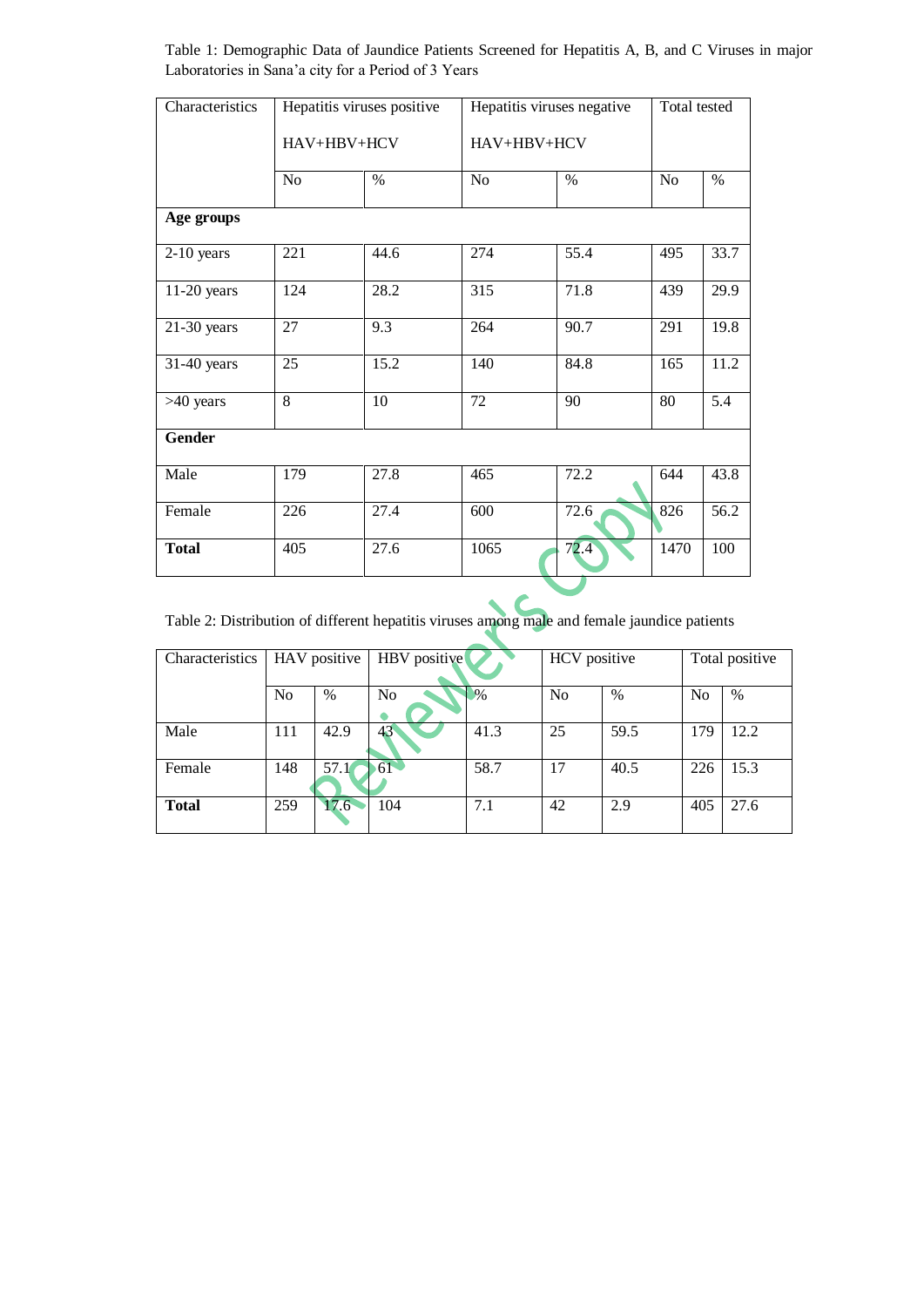Table 3: Age groups distribution of patients infected with hepatitis A virus

| Characteristics     | <b>HAV</b><br>positive<br>N <sub>o</sub><br>$\%$ |              | OR       | CI 95%        | $X^2$ | $\boldsymbol{P}$ |
|---------------------|--------------------------------------------------|--------------|----------|---------------|-------|------------------|
|                     |                                                  |              |          |               |       |                  |
| 2-10 years $n=495$  | 220                                              | 44.4         | 19.3     | 13.3-77.6     | 364   | < 0.0001         |
| 11-20 years $n=439$ | 30                                               | 6.8          | 0.25     | $0.17 - 0.3$  | 50    | < 0.0001         |
| 21-30 years $n=291$ | 6                                                | 2.1          | 0.07     | $0.03 - 0.17$ | 60.4  | < 0.0001         |
| 31-40 years $n=165$ | 3                                                | 1.8          | 0.07     | $0.02 - 0.2$  | 31.9  | < 0.0001         |
| $>40$ years n=80    | $\Omega$                                         | $\mathbf{0}$ | $\Omega$ | $0 - 0.16$    | 18    | < 0.0001         |
| Total $n=1470$      | 259                                              | 17.6         |          |               |       |                  |

Table 4: The distribution of the age groups of patients infected with hepatitis B virus.

| Characteristics     | <b>HBV</b><br>positive |      | OR                | CI 95%        | $X^2$            | $\boldsymbol{P}$ |  |
|---------------------|------------------------|------|-------------------|---------------|------------------|------------------|--|
|                     | N <sub>o</sub>         | $\%$ |                   |               |                  |                  |  |
| $2-10$ years n=495  | $\mathbf{1}$           | 0.2  | 0.01              | $0.002 - 0.1$ | 53               | < 0.0001         |  |
| 11-20 years $n=439$ | 80                     | 18.2 | 9.3               | 5.8-14.9      | 118              | < 0.0001         |  |
| 21-30 years $n=291$ | 10                     | 3.4  | 0.4               | $0.2 - 0.7$   | $\overline{7.3}$ | 0.006            |  |
| 31-40 years $n=165$ | 11                     | 6.7  | 0.9               | $0.4 - 1.7$   | 0.04             | 0.82             |  |
| $>40$ years n=80    | $\overline{2}$         | 2.5  | $\overline{0.32}$ | $0.07 - 1.3$  | 2.6              | 0.10             |  |
| Total $n=1470$      | 104                    | 7.1  |                   |               |                  |                  |  |
|                     |                        |      |                   |               |                  |                  |  |